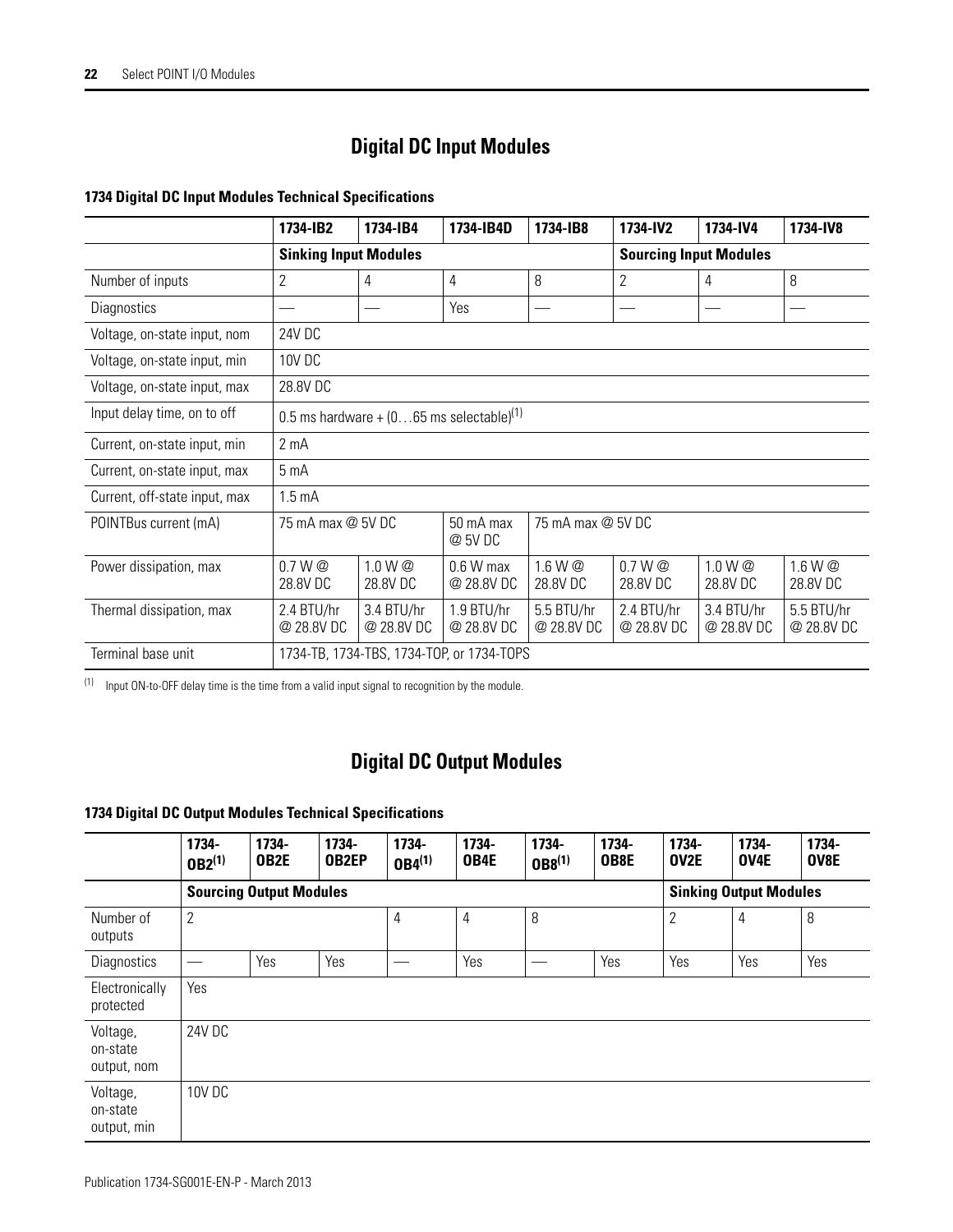**1734 Digital DC Output Modules Technical Specifications**

|                                     | 1734-<br>$0B2^{(1)}$                   | 1734-<br>OB2E | 1734-<br><b>OB2EP</b>                        | 1734-<br>$0B4^{(1)}$     | 1734-<br>OB4E | 1734-<br>$0B8^{(1)}$                | 1734-<br>OB8E | 1734-<br>OV2E                                      | 1734-<br>OV4E                               | 1734-<br>OV8E                                |
|-------------------------------------|----------------------------------------|---------------|----------------------------------------------|--------------------------|---------------|-------------------------------------|---------------|----------------------------------------------------|---------------------------------------------|----------------------------------------------|
| Voltage,<br>on-state<br>output, max | 28.8V DC                               |               |                                              |                          |               |                                     |               |                                                    |                                             |                                              |
| Output current<br>rating, max       | 2.0 A per module,<br>1.0 A per channel |               | 4.0 A per<br>module,<br>2.0 A per<br>channel |                          |               | 3.0 A per module, 1.0 A per channel |               | 2.0 A max<br>per<br>module,<br>1.0 A per<br>output | 3.0 A per<br>module,<br>1.0 A per<br>output | 3.0 A per<br>module,<br>1.0 A per<br>channel |
| <b>POINTBus</b><br>current (mA)     | 75                                     |               |                                              |                          |               |                                     |               |                                                    |                                             |                                              |
| Power<br>dissipation,<br>max        | 0.8 W @ 28.8V DC                       |               | 3.4 W @<br>28.8V DC                          | 1.2 W @ 28.8V DC         |               | 2.0 W @ 28.8V DC                    |               | 0.8 W<br>max @<br>28.8V DC                         | 1.2W<br>max @<br>28.8V DC                   | 2.0 W<br>max @<br>28.8V DC                   |
| Thermal<br>dissipation,<br>max      | 2.7 BTU/hr @ 28.8V<br>DC               |               | 11.6<br>BTU/hr@<br>28.8V DC                  | 4.1 BTU/hr @ 28.8V<br>DC |               | 6.8 BTU/hr @ 28.8V<br>DC            |               | 2.7<br>B T U/hr@<br>28.8V DC                       | 4.1<br>B T U/hr@<br>28.8V DC                | 6.8<br>B T U/hr@<br>28.8V DC                 |
| Terminal base<br>unit               |                                        |               | 1734-TB, 1734-TBS, 1734-TOP, or 1734-TOPS    |                          |               |                                     |               |                                                    |                                             |                                              |

(1) Non-diagnostic, standard output modules.

# **Digital Contact Modules**

#### **1734 Digital Contact Modules Technical Specifications**

|                                           | 1734-0W2                                                    | 1734-0W4                                                       | 1734-0X2                              |  |  |  |
|-------------------------------------------|-------------------------------------------------------------|----------------------------------------------------------------|---------------------------------------|--|--|--|
| Number of outputs                         | 2 N.O. relays                                               | 4 N.O. relays                                                  | 2 Form C (N.O./N.C.) relays, isolated |  |  |  |
| Output delay time, on to off, max         | $26 \text{ ms}^{(1)}$                                       | $10 \text{ ms}^{(1)}$                                          |                                       |  |  |  |
| Contact resistance, initial               | $30 \text{ m}\Omega$                                        |                                                                |                                       |  |  |  |
| Leakage current, off-state<br>output, max | 1.2 mA and bleed resistor through snubber circuit @ 240V AC | 1.2 mA and bleed resistor through<br>snubber circuit @ 240V AC |                                       |  |  |  |
| POINTBus current (mA)                     | 80                                                          | 100                                                            |                                       |  |  |  |
| Power dissipation, max                    | 0.5W                                                        |                                                                |                                       |  |  |  |
| Thermal dissipation, max                  | 1.7 BTU/hr                                                  |                                                                |                                       |  |  |  |
| Terminal base unit                        | 1734-TB, 1734-TBS, 1734-TOP, or 1734-TOPS                   |                                                                |                                       |  |  |  |

 $(1)$  Time from valid output off signal to relay deenergization by module.